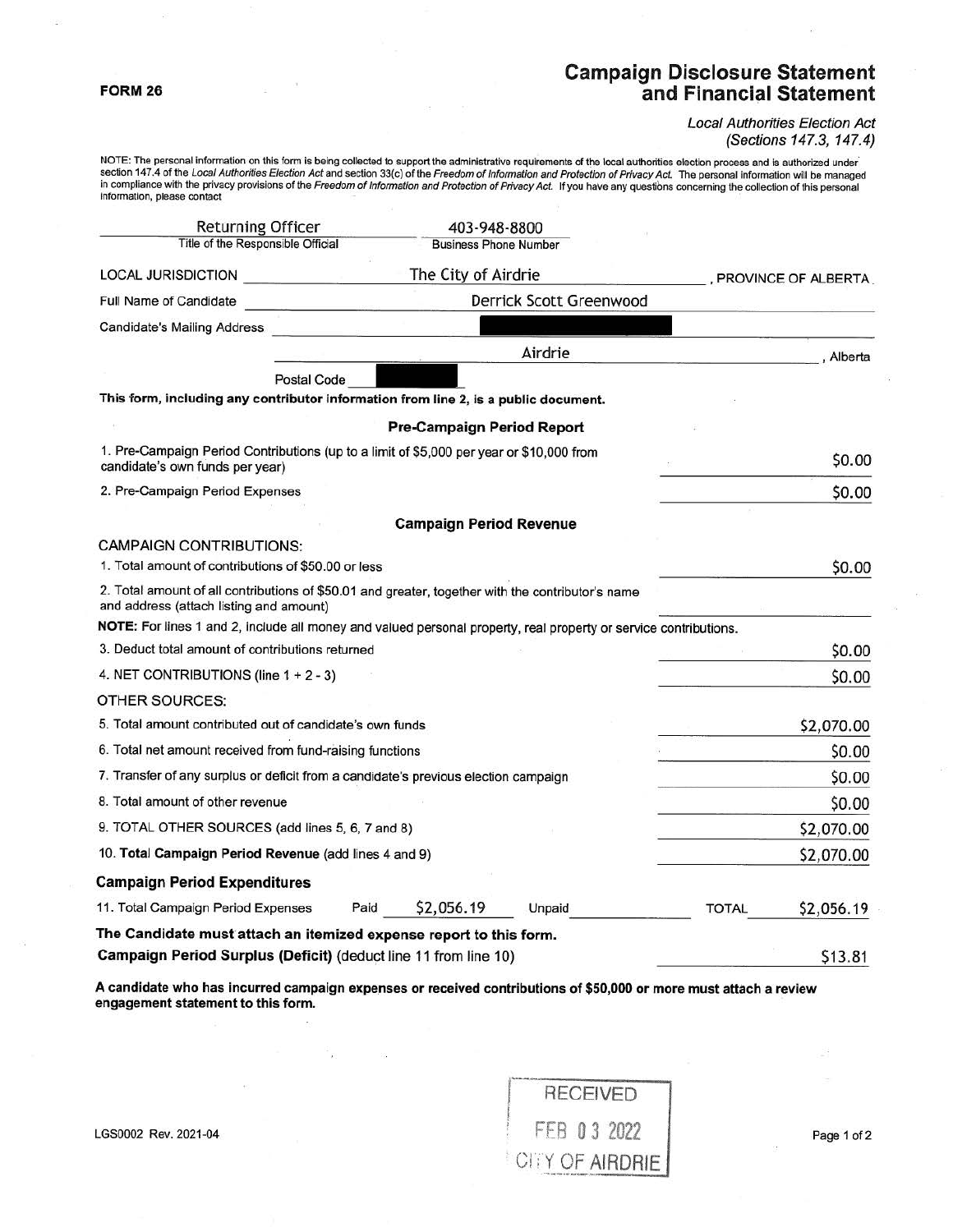## **ATTESTATION OF CANDIDATE**

This is to certify that to the best of my knowledge this document and all attachments accurately reflect the information required under section 147.4 of the Local Authorities Election Act.

2022  $-02 -$ Date yyyy-mm-dd Signature

Forward the signed original of this documenf to the address of the local Jurisdiction in which the candidate was nominated for election.

## **IT IS AN OFFENCE TO FILE A FALSE STATEMENT**

LGS0002 Rev. 2021-04

Page 2 of 2